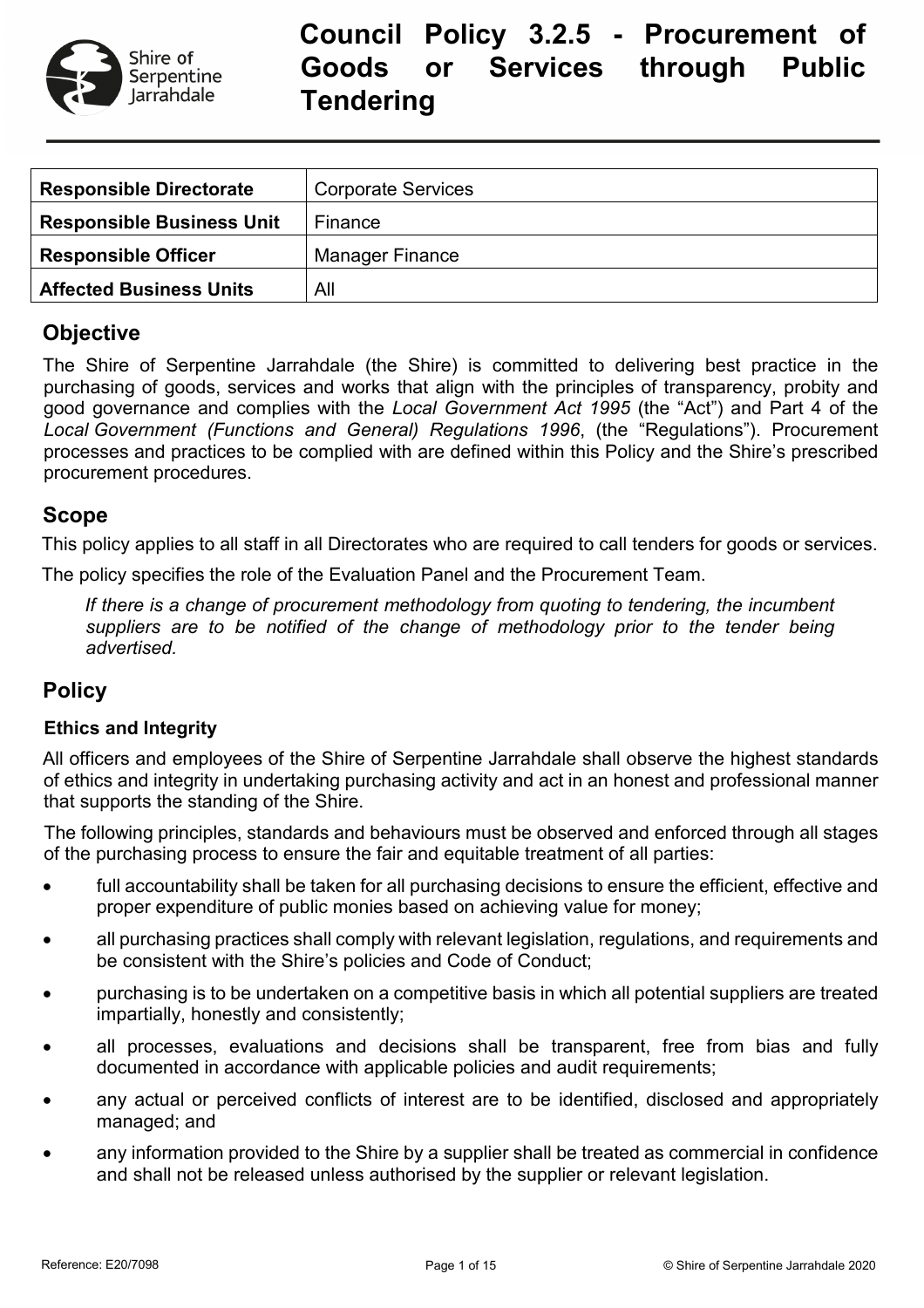### **Value for Money**

Value for money is one of the overarching principles governing purchasing that allows the best possible outcome to be achieved for the Shire of Serpentine Jarrahdale. It is important to note that compliance with the specification is more important than obtaining the lowest price, particularly taking into account user requirements, quality standards, sustainability, life cycle costing and service benchmarks.

An assessment of the best value for money outcome for any tenders shall consider:

- all relevant whole-of-life costs and benefits including transaction costs associated with acquisition, delivery, distribution, as well as other costs such as but not limited to holding costs, consumables, deployment, maintenance and disposal;
- the technical merits of the goods or services being offered in terms of compliance with specifications, contractual terms and conditions and any relevant methods of assuring quality;
- financial viability and capacity to supply without risk of default (competency of the prospective suppliers in terms of managerial and technical capabilities and compliance history); and
- a strong element of competition in the allocation of orders or the awarding of contracts. This is achieved by obtaining a sufficient number of competitive tenders wherever practicable.

Where a higher priced conforming tender is recommended, there shall be clear and demonstrable benefits over and above the lowest total priced, conforming tender.

## **Tendering**

#### **1. Requirement for Tender**

Regulation 11(1) of the *Local Government (Functions and General) Regulations 1996* determines where tenders are required:

*Tenders are to be publicly invited according to the requirements of this Division before a local government enters into a contract for another person to supply goods or services if the consideration under the contract is, or is expected to be, more, or worth more, than \$250 000 unless subregulation (2) states otherwise.*

#### **2. Tender Exemption**

The regulations make provision for certain circumstances where tendering is not required. Regulation 11(2) of the *Local Government (Functions and General) Regulations 1996*:

- The purchase is obtained from a pre-qualified supplier under the WALGA Preferred Supply Program or State Government Common Use Arrangement;
- The purchase is from a Regional Local Government or another Local Government;
- The purchase is acquired from a person registered on the WA Aboriginal Business Directory, as published by the Small Business Development Corporation, where the consideration under contract is worth \$250,000 or less and represents value for money;
- The purchase is acquired from an Australian Disability Enterprise and represents value for money;
- The purchase is from a pre-qualified supplier under a Panel established by the Shire; or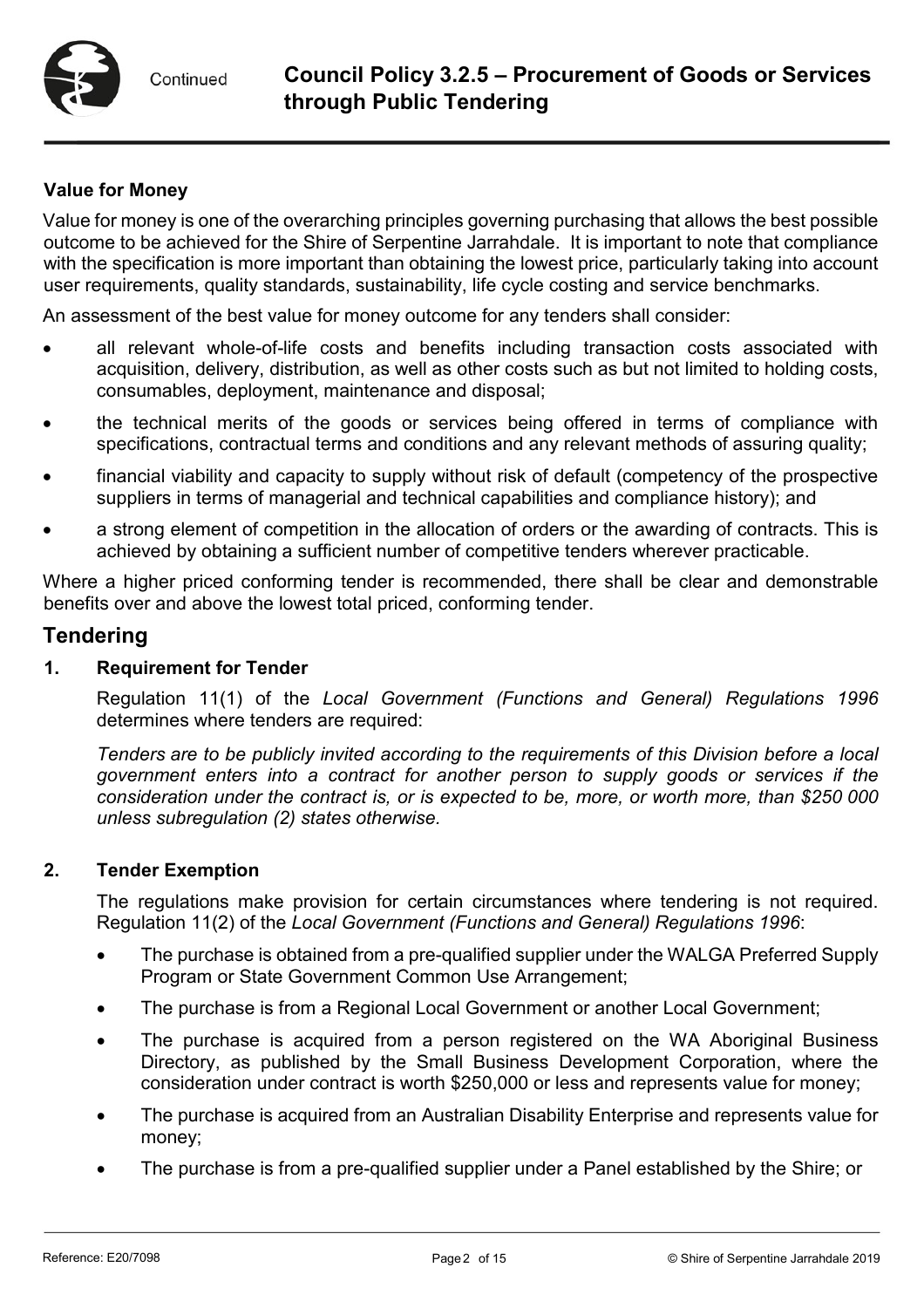• Any of the other exclusions under Regulation 11 of the Regulations apply.

#### **3. Anti-Avoidance**

It is not permissible to enter into two (2) or more contracts in circumstances such that the desire to avoid the requirements of tendering is a significant reason for not dealing with the matter in a single contract. Refer Regulation 12 of the *Local Government (Functions and General) Regulations 1996.*

#### **4. Tender Criteria**

The Shire of Serpentine Jarrahdale shall, before tenders are publicly invited, determine in writing the criteria for deciding which tender shall be accepted.

Procurement Services will compile and be responsible for the tender package, comprising the specifications received from the authorised officer and based on the Shire's standard terms and conditions of contract and decision matrix as per Appendices A - E.

There are five categories to cater for:

- Construction Works (major and minor);
- Professional and Consultant Services;
- Other Services;
- Plant and Equipment; and
- Goods and Merchandise.

A Director may appoint professional consultants to assist with the development of the tender documentation.

All contracts will include the following sections:

- a) Conditions of tendering;
- b) Specification;
- c) General Conditions of Contract; and
- d) Special Conditions of Contract.

The Shire may use Australian Standards as its General Conditions of Contract if required.

Conditions of contract can be adjusted to incorporate specific aspects of a tender.

#### **5. Specifications**

The role of the specification is to provide the tenderer with a concise, unambiguous description explaining to the tenderer exactly what is required. The object of the specification is to ensure:

- a valid comparison between tenderers, keeping variations to a minimum;
- avoidance of price loadings by tenderers to cover contingencies;
- the prevention of interpretive dispute; and
- better cost management.

Specifications may be functional with focus on what is to be achieved; performance orientated with emphasis on outcome, or, technical being highly prescriptive.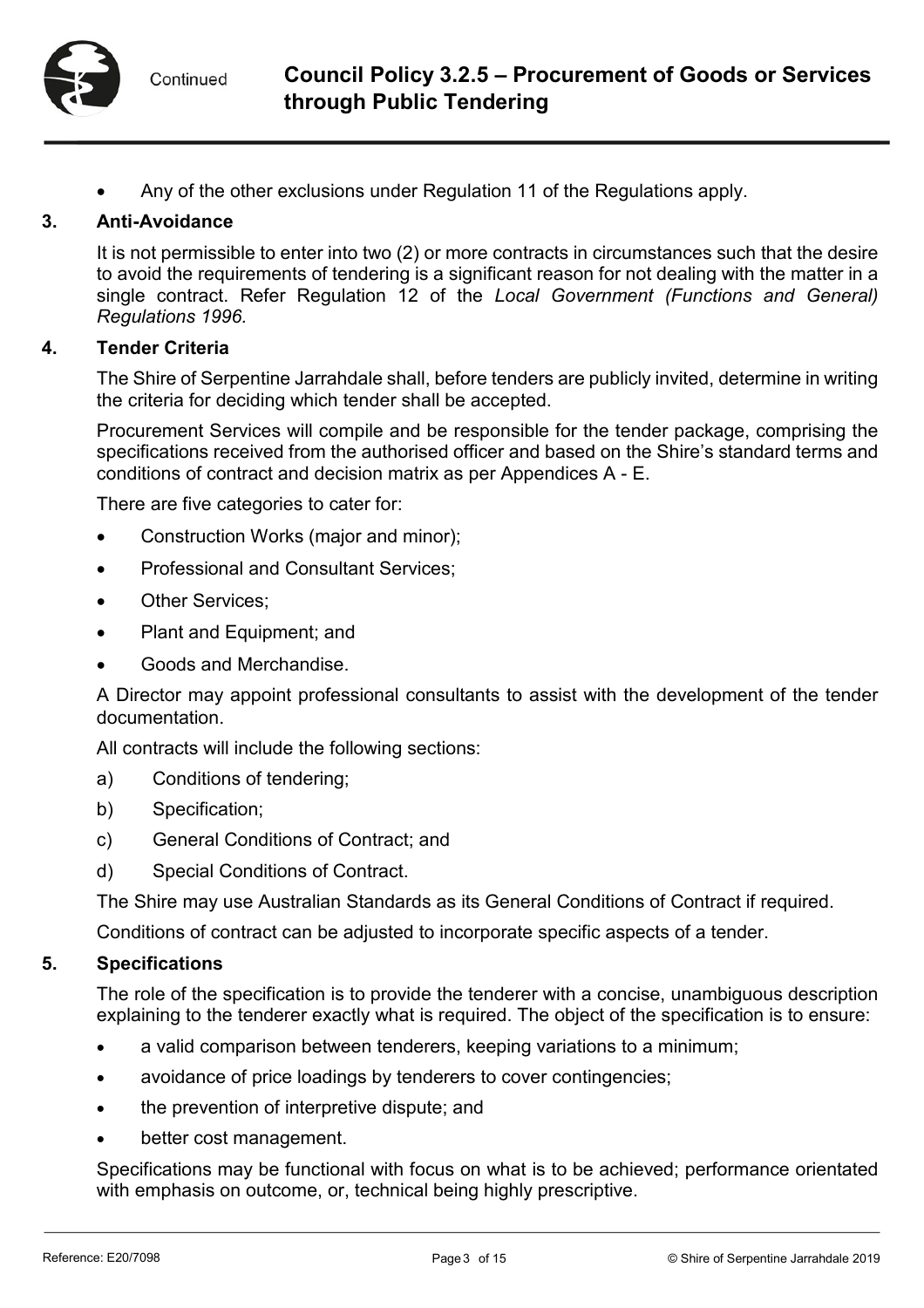

The specifications shall be clear and incorporate detailed design briefs and drawings if appropriate. Standard specifications are to be utilised where appropriate.

### **6. Probity**

In order to ensure the tender selection process is fair and objective, the Shire shall observe the highest standards of integrity. This will be achieved by ensuring that:

- (a) a Probity Auditor is to be appointed for each Tender expected to be greater than \$1 million in value.
- (b) processes, procedures and documentation that demonstrate fairness, openness and accountability;
- (c) tenders are undertaken on a competitive basis, in which the Shire seeks to attract a wide range of Tender Respondents that are treated impartially, honestly and consistently so that no individual Respondent is either advantaged or disadvantaged;
- (d) actual or perceived conflicts of interest are identified, disclosed and dealt with according to local government obligations. For clarity, the following is specified:
	- (i) Where a member of the Tender Evaluation Panel has accepted a personal gift directly or a gift of hospitality from a Tender Respondent that employee must not participate in a relevant Tender Evaluation Panel;
	- (ii) Where an employee has any financial interest in relation to a Tender Respondent, that employee must not participate in a relevant Tender Evaluation Panel;
	- (iii) Where an employee is related to a person who has an interest in a business that is a Tender Respondent, that employee must not participate in a relevant Tender Evaluation Panel;
	- (iv) Where an employee has either a personal association with or a close working relationship with a former work colleague who has an interest in a business that is a Tender Respondent, that employee must not participate in a relevant Tender Evaluation Panel;
	- (v) For the purpose of clarity:
		- "related" has the meaning assigned to "closely associated persons" at Section 5.62 of the *Local Government Act 1995;*
		- "personal association" has the meaning assigned to "impartiality interests" of the Shire's Code of Conduct and includes friends and colleagues, whether current or previous associations, with whom a person has had a direct relationship; and
		- "a close working relationship" includes a person who was previously the employee's direct supervisor, direct subordinate or a colleague within a work team";
- (e) recommendations are made and decision-making is undertaken in a manner that is transparent, free from bias and fully documented; and
- (f) 'Commercial in Confidence' information provided by Tender Respondents shall be treated in confidence, unless authorised for publication by the Tender Respondent or relevant legislation.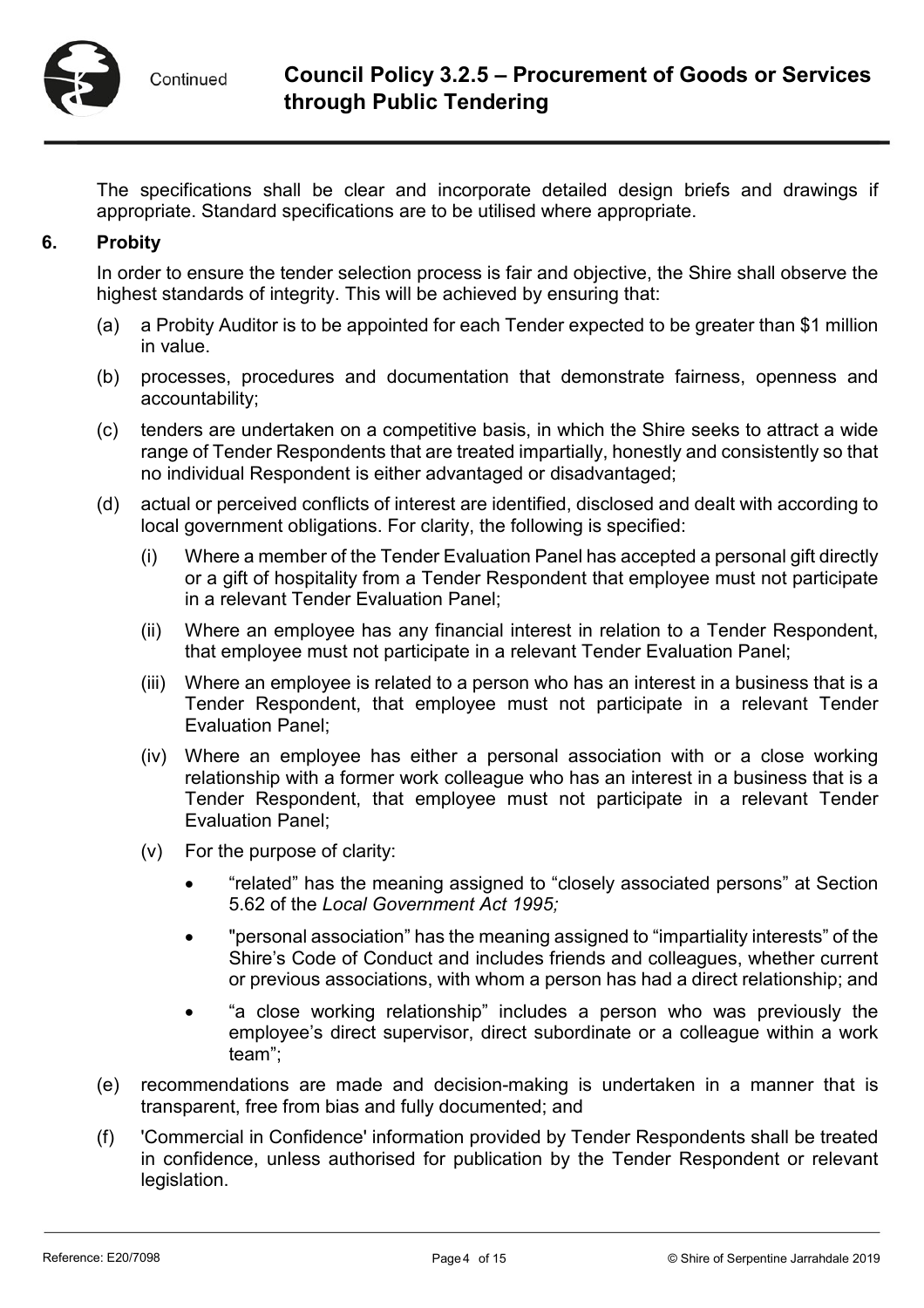#### **7. Advertising Tenders**

Tenders are to be advertised in a state wide publication e.g. "The West Australian" newspaper, Local Government Tenders section, preferably on a Wednesday or Saturday and local media outlets.

The advertisement shall be placed on the public notice boards located at the Shire of Serpentine Jarrahdale Administration Building and the Mundijong Public Library.

Tenders are also to be advertised on the Shire's website.

The tender must remain open for a minimum of 14 working days after the date the tender is advertised. Care must be taken to ensure that 14 full working days are provided as a minimum.

The notice must include:

- a) a brief description of the goods or services required;
- b) information as to where and how tenders may be submitted;
- c) the date and time after which tenders cannot be submitted;
- d) particulars identifying a person from who more detailed information as to tendering may be obtained;
- e) detailed information shall include:
	- i such information as the Shire of Serpentine Jarrahdale decides shall be disclosed to those interested in submitting a tender;
	- ii detailed specifications of the goods or services required;
	- iii the criteria for deciding which tender shall be accepted; and
	- iv whether or not the Shire of Serpentine Jarrahdale has decided to submit a tender.

Part 4, Division 2 of the *Local Government (Function and General) Regulations 1996* applies.

#### **8. Issuing Tender Documentation**

The Shire has entered into an agreement with an e-tender provider. The e-tender provider hosts an online portal for the detailed tender information on behalf of the Shire.

Tenders will not be made available by any other means.

This is essential as if clarifications, addendums or further communication is required prior to the close of tenders, all potential tenderers must have equal access to this information in order for the Shire of Serpentine Jarrahdale not to compromise its duty to be fair.

#### **9. Tender Deadline**

A tender that is not received in full in the required format by the advertised Tender Deadline shall be rejected. Refer Regulation 18 of the *Local Government (Functions and General) Regulations 1996*.

#### **10. Opening of Tenders**

All tenders shall be closed at the nominated date and time as stipulated in the tender documents.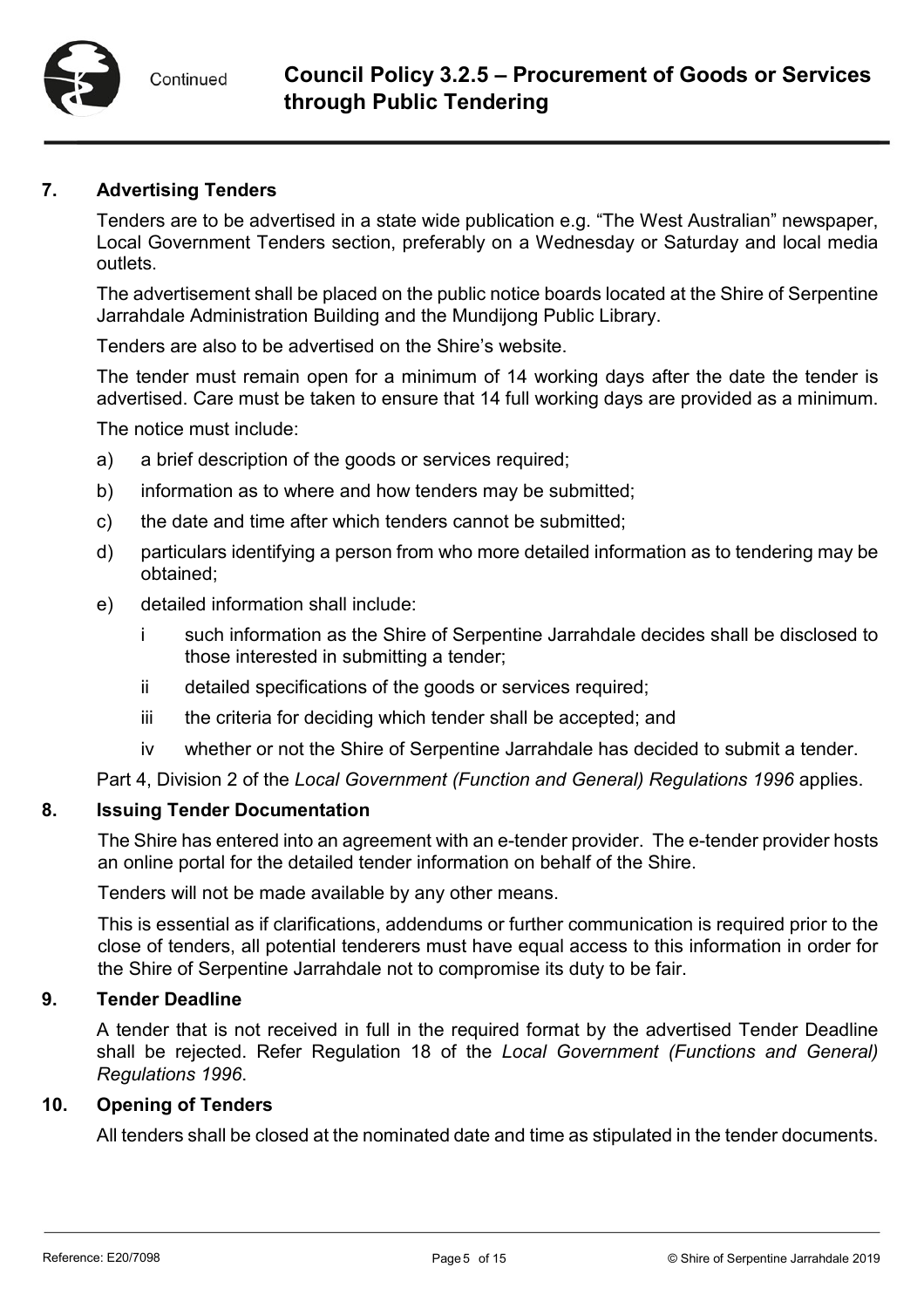

All tenders shall be opened by Procurement Services through the Electronic Tender Box. The Electronic Tender Box key will be forwarded to Procurement Services by email from the e-tender provider at the time nominated in the Tender Documents.

At least two (2) employees of the local government must be available for the opening.

The details of all tenders received and opened shall be recorded in the Electronic Tender Register.

All Tenderers and members of the public may attend or be represented at the opening of Tenders.

The names of the Tenderers who submitted a tender by the due deadline will be read out at the tender opening.

No discussions will be entered into between tenderers and the Shire's officers, present or otherwise, concerning the Tenders submitted.

*Note*: In accordance with Part 4, Regulation 16-3(c) and 17-3 of the *Local Government (Functions and General) Regulations 1996* the Principal is only required to record the price of the winning Tenderer/s in the Tenders Register.

All tenders received and opened on the due date and time shall be electronically date stamped by the e-tender providers system.

#### **11. No Tenders Received**

In accordance with Section 11.2(c) of the *Local Government (Functions and General) Regulations 1996*, where the Shire of Serpentine Jarrahdale has invited tenders and no compliant submissions have been received, direct purchases can be arranged on the basis of the following:

- a sufficient number of quotations are obtained;
- the process follows the guidelines for seeking quotations between \$75,001 and \$149,999 as detailed in Council Policy – Purchasing;
- the specification for goods and/or services remains unchanged; and
- purchasing is arranged within 6 months of the closing date of the lapsed tender.

#### **12. Tender Selection Criteria and Evaluation Panel Guidelines**

An evaluation panel shall be established prior to the advertising of a tender and include a mix of skills and experience relevant to the nature of the purchase. The panel shall contain a minimum of three (3) members.

Procurement Services will fulfil a governance function to ensure the panel understands and performs its responsibilities in determining value for money.

When purchasing goods or services the Tender Evaluation Panel must be aware of the principles underlying probity - these principles are referred to as procedural fairness.

Procedural fairness can be defined as the duty to act fairly and the duty to adopt fair procedures that are appropriate and adapted to the circumstances of a particular case.

In order to ensure the tender selection process is fair and objective, the following principles of procedural fairness must be adhered to: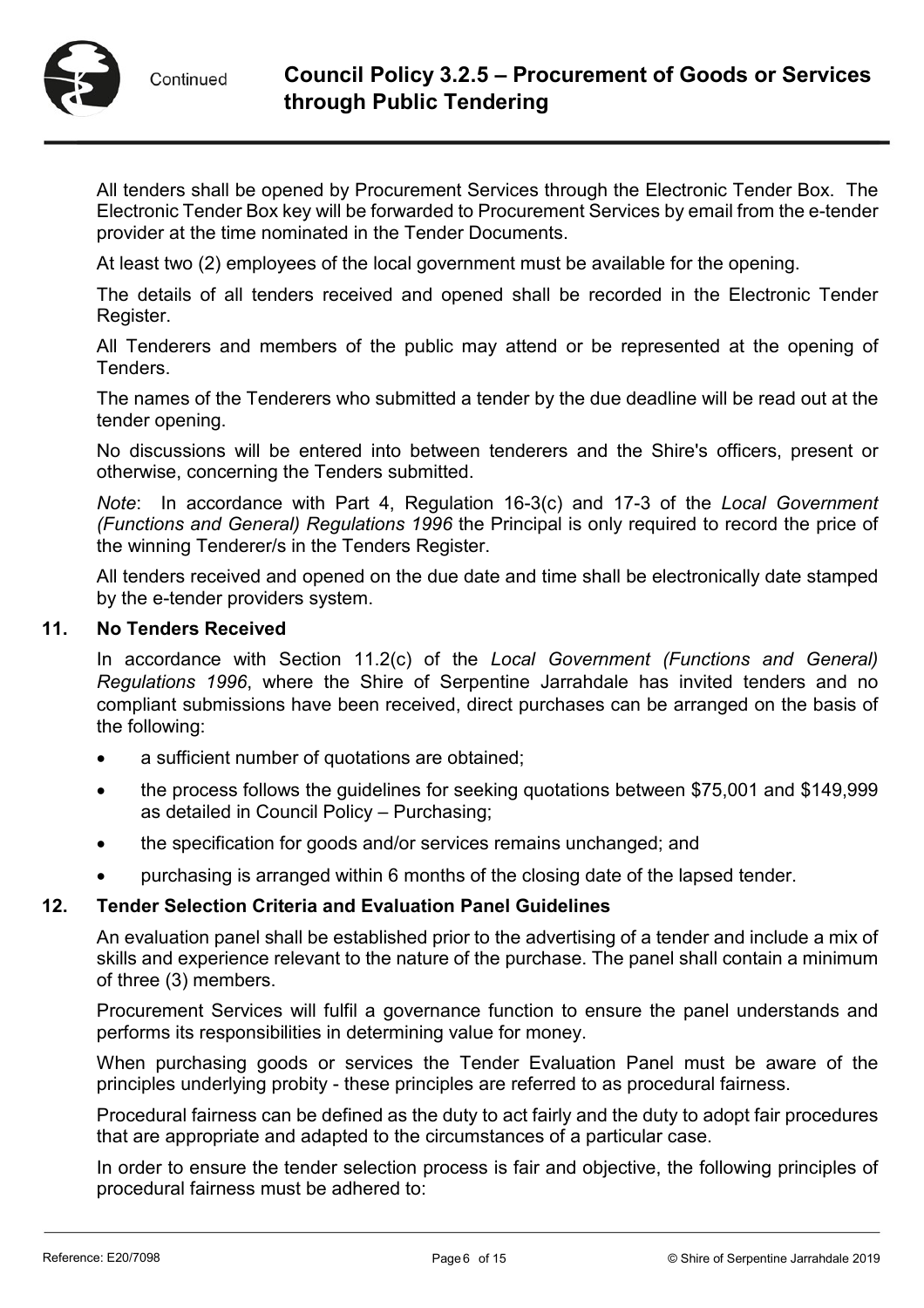#### a) *Knowledge*

Before commencing the tender process, Panel members must have an understanding of the contents of the tender, the selection criteria against which tenders will be rated, and the process by which each tender will be rated.

#### b) *Relevant Considerations*

Panel members must consider all relevant information related to each tender. This would include the tenderer's responses to the selection criteria, and all other information tenderers were required to supply. Tender evaluation ratings and selections must be made on the basis of the material presented and included in the tender submissions rather than hearsay.

#### c) *Bias*

The tender selection process must be free of bias, and any perception of bias. Any connections between a Panel member and a tenderer must be disclosed to Procurement Services by completing a Declaration of Interest form. Panel members shall not accept gifts, under any circumstances and shall limit contact with tenderers during the tender selection process. Any Panel member who has been nominated by one of the tenderers as a referee is to also complete a Declaration of Interest form before the tender assessment commences, but can provide a referee report.

#### e) *Confidentiality*

The contents of each tender shall not be disclosed to any outside party.

Each tender shall be viewed as commercially confidential information. However, it is acceptable to have disclosure of the awarded tenderer's overall tender price after the tender has closed.

#### f) *Commenting During the Tender Selection Process*

Procurement Services are the only staff members to communicate with tenderers during the tender process. Panel members shall not discuss any element of the selection process with work colleagues or any other party.

#### **13. Addendum to Tender**

If, after the tender has been publicly advertised, any changes, variations or adjustments to the tender document and/or the conditions of tender are required, the Shire of Serpentine Jarrahdale may vary the initial information by taking reasonable steps to give each person who has sought copies of the tender documents notice of the variation. Refer regulation 14(5) of the *Local Government (Function and General) Regulations 1996*.

#### **14. Tender Clarification**

Tender Clarification questions will be answered via the tender forum hosted by the e-tender provider.

#### **15. Minor Variation**

If, after the tender has been publicly advertised and a successful tenderer has been chosen but before the Shire of Serpentine Jarrahdale and tenderer have entered into a Contract, a minor variation may be made by the Shire of Serpentine Jarrahdale.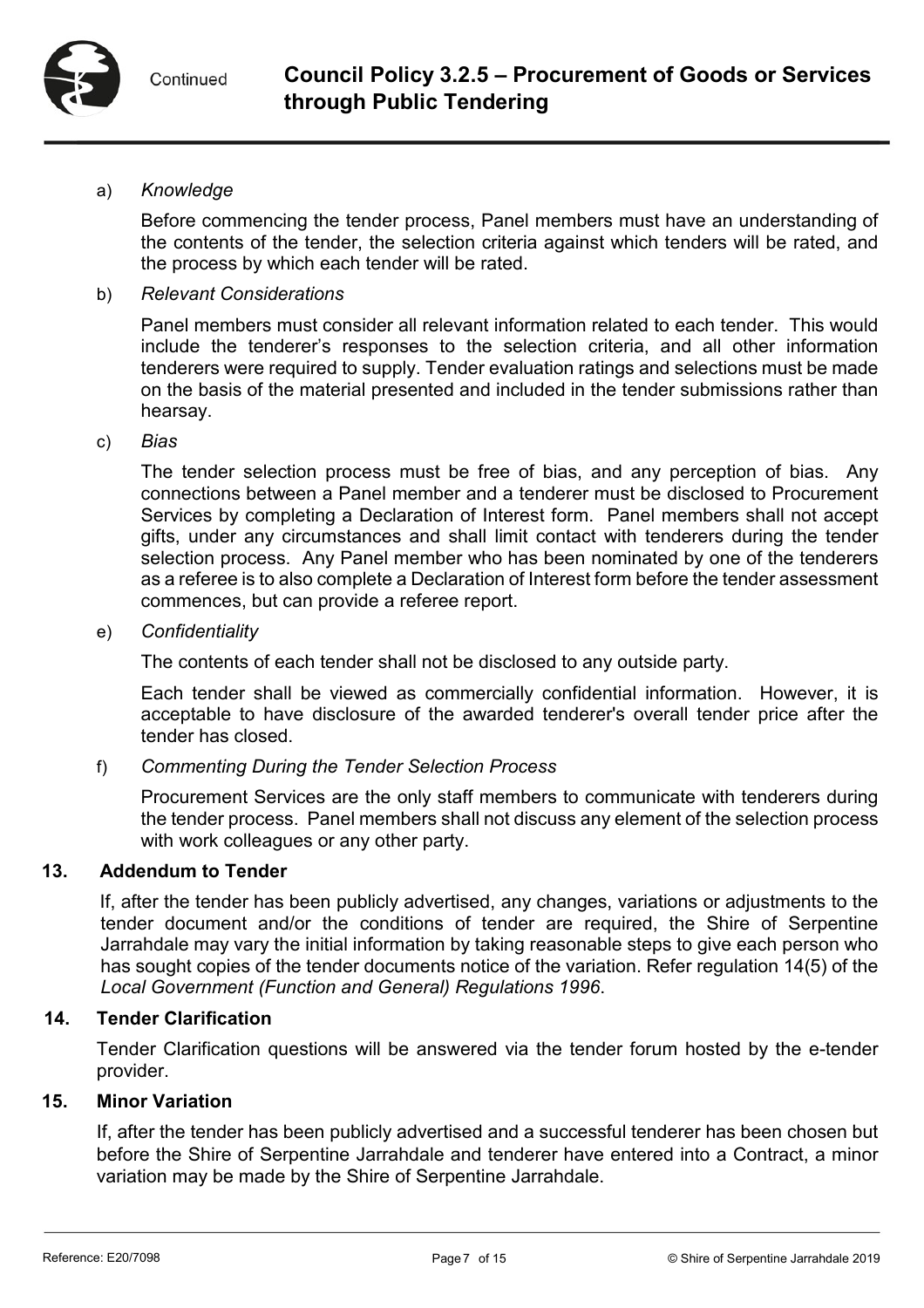

A minor variation will need to meet all three requirements:

- Does not alter the nature of the goods and/or services procured;
- Does not materially alter the specification or structure provided for by the initial tender; and
- Less than 10% of the original contract price.

If the variation does not meet all three of the minor variation requirements, then the variation must be presented to Council for consideration/adoption.

Refer regulation 20 of the *Local Government (Functions and General) Regulations 1996*.

#### **16. Variation after Contract Commencement**

If a local government has entered into a contract for the supply of goods or services with a successful tenderer, the contract must not be varied unless:

- (a) the variation is necessary in order for the goods or services to be supplied and does not change the scope of the contract; or
- (b) the variation is a renewal or extension of the term of the contract as described in regulation 11(2)(j) of the *Local Government (Functions and General) Regulations 1996*.

Regulation 21A of the *Local Government (Functions and General) Regulations 1996* applies.

#### **17. The Evaluation Process**

Following the closing of tenders:

- a) Panel members will receive a copy of each tender submission and an evaluation sheet.
- b) Panel members will individually score each tender submission using the 0-5 rating scale, with a comment as to what led to this determination.
- c) The Panel shall then reach a consensus as to the recommended score. If consensus cannot be reached the majority view will be that which is recommended.
- d) Procurement Services, once satisfied with the content of the Consensus form, will complete the report to Council.
- e) The Agenda report will then be submitted to Council for Council consideration.
- f) Upon acceptance by Council, a letter of award will be issued by Procurement Services to the successful Tenderer.
- g) Upon acceptance by Council, Procurement Services will issue a letter advising all unsuccessful Tenderers of Council's decision.

#### **18. Scoring System**

Each Panel member will individually assess each submission on a 0-5 score basis, as shown in the following table.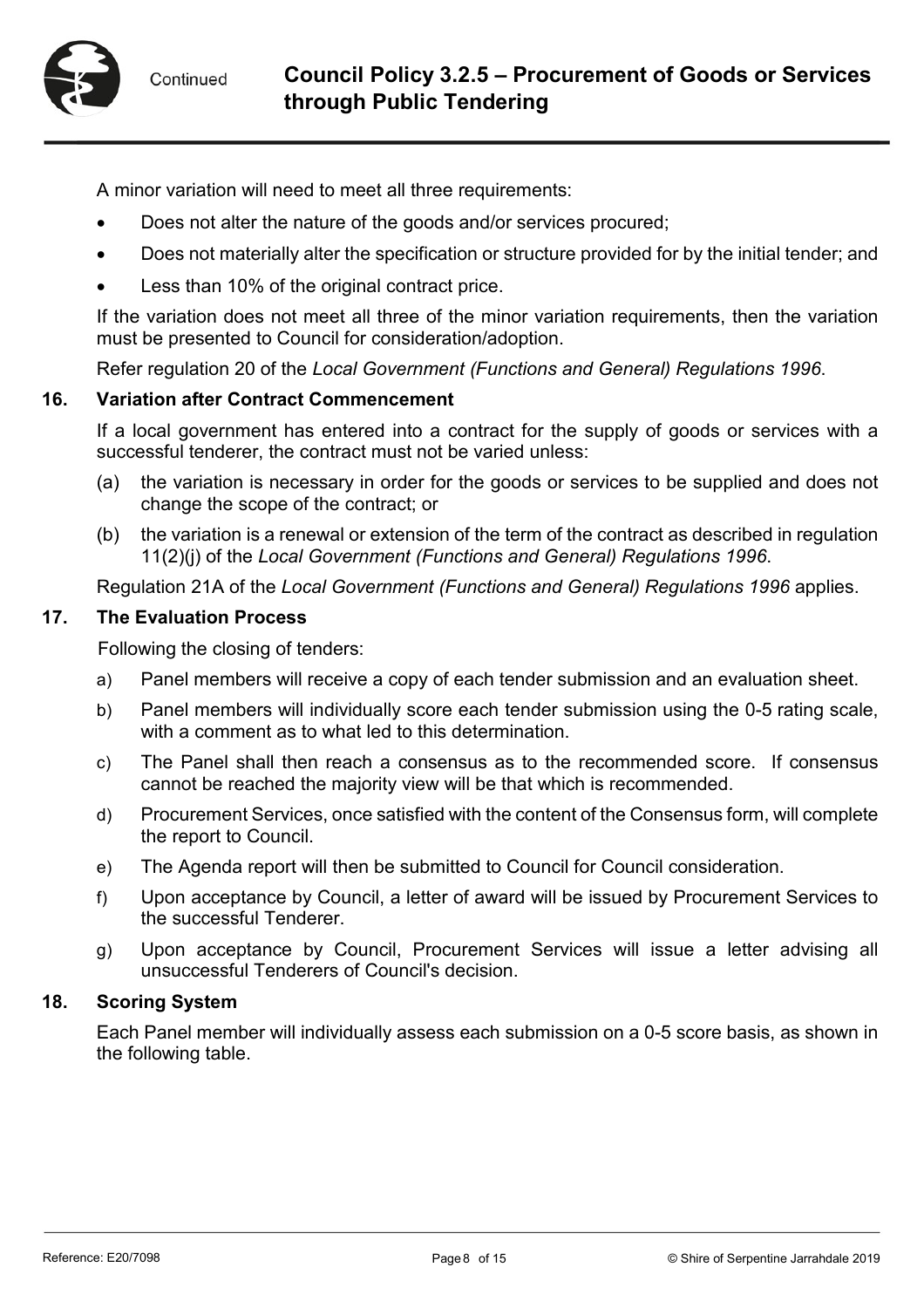

|                                    |                                                                                                                                                     | <b>Risk Analysis</b> |                                                                                                                                                                                                             |
|------------------------------------|-----------------------------------------------------------------------------------------------------------------------------------------------------|----------------------|-------------------------------------------------------------------------------------------------------------------------------------------------------------------------------------------------------------|
| <b>Evaluation</b><br><b>Factor</b> | <b>Tender Submission</b><br><b>Demonstrates:</b>                                                                                                    | <b>Descriptor</b>    | <b>Definition</b>                                                                                                                                                                                           |
| $\overline{0}$                     | No evidence of addressing<br>criteria                                                                                                               | Severe risk          | Fail - fails to meet minimum<br>requirements in all respects or did<br>Therefore,<br>not respond.<br>the<br>submission<br>tender<br>will<br>be<br>rejected as a risk to the Shire                           |
| 1                                  | Minimal evidence on how the<br>criteria will be achieved.<br>Evidence does not address<br>all the requirements of the<br>criteria.                  | Major risk           | Poor - fails to meet minimum<br>requirements<br>in<br>several<br>respects: contains insufficient or<br>unclear information. Therefore,<br>the tender submission will be<br>rejected as a risk to the Shire. |
| $\overline{2}$                     | Moderate evidence on how<br>the criteria will be achieved.<br>Evidence does not address<br>all the requirements of the<br>criteria in current form. | Moderate<br>risk     | Marginal - some areas of<br>concern in relation to ability to<br>meet minimum requirements or<br>some deficiencies. Therefore,<br>the tender submission will be<br>rejected as a risk to the Shire.         |
| 3                                  | Evidence on how the criteria<br>will be achieved. Evidence<br>may have some minor<br>deficiencies.                                                  | Minor risk           | Negligible impact on the<br>objectives of the tender.                                                                                                                                                       |
| 4                                  | Clear evidence meeting all<br>the requirements of the<br>criteria.                                                                                  | Negligible<br>risk   | Negligible impact on the<br>objectives of the criteria.                                                                                                                                                     |
| 5                                  | Evidence exceeded the<br>requirements of the criteria.                                                                                              | Minimal<br>risk      | Minimal impact on the objectives<br>of the criteria.                                                                                                                                                        |

If a tender submission scores below a 3 for any of the qualitative criteria it will be rejected as a risk to the Shire, and will play not further part in the assessment.

## **19. Records Management**

All records associated with the tender process must be recorded and retained. This includes:

- Tender documentation;
- Internal documentation;
- Evaluation documentation;
- Enquiry and response documentation; and
- Notification and award documentation.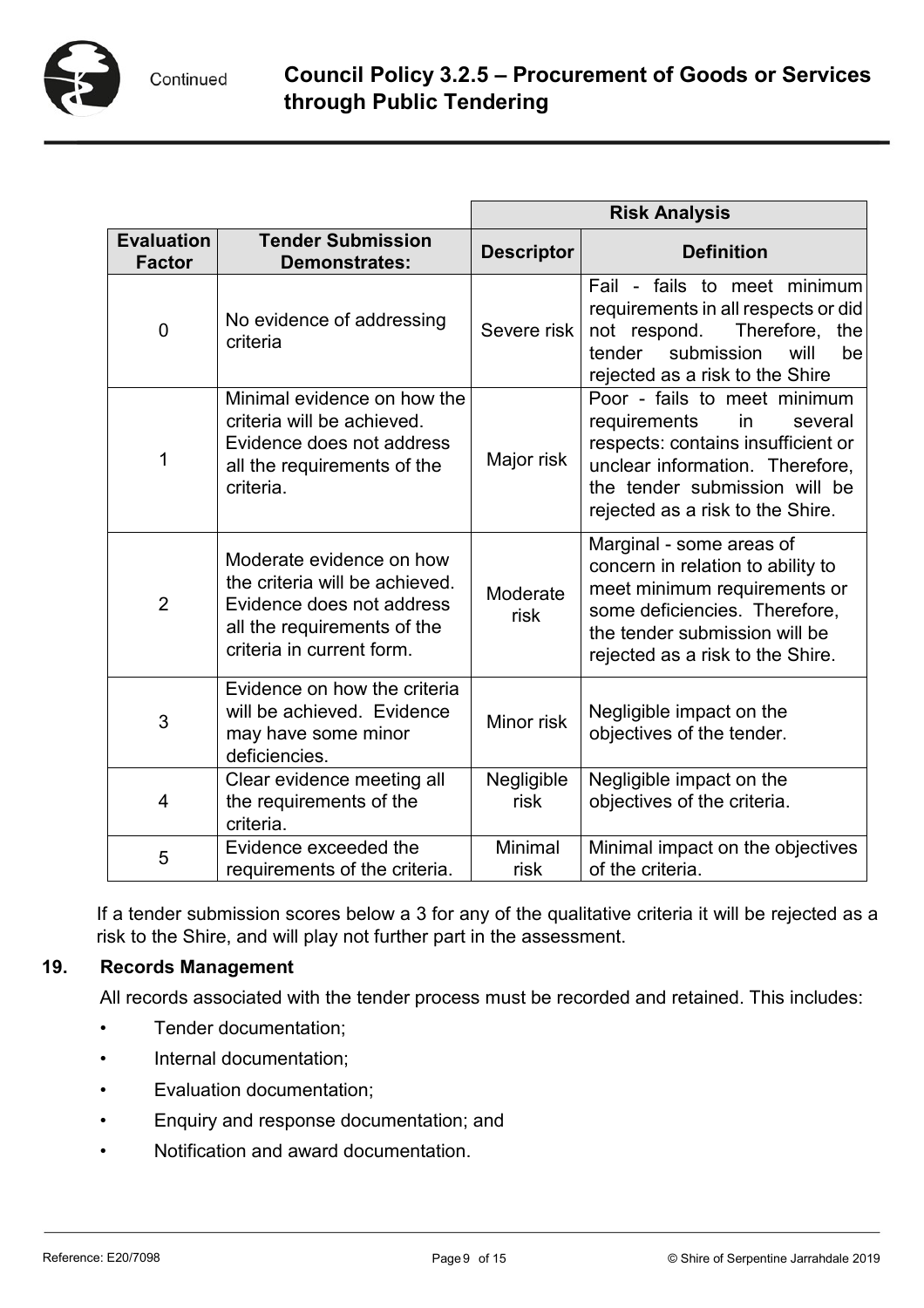

Record retention shall be in accordance with the minimum requirements of the *State Records Act 2000*, and the Shire of Serpentine Jarrahdale's internal records management policy.

## **Definitions**

Not applicable

## **Relevant Policies/Council Documents**

- Strategic Community Plan 2017 2027
- Council Policy 3.2.4 Purchasing Procurement of Goods or Services up to \$250,000
- WALGA Purchasing and Tendering Guidelines
- WALGA Procurement Toolkit
- Business Operating Procedure (BOP) 3.3.5 Provision of Goods and Services to External Clients
- E11/1439 Process 16 Request for Tender
- E11/1464 Procedure 16 Tender Evaluation Panel Guide
- E11/1592 Procedure 16 Tender Evaluation Panel Authorisation
- E13/489 Tender Compliance Summary
- E15/2297 Tender Register

## **Legislation/Local Law Requirements**

- *Local Government Act 1995*  s. 3.57
- *Local Government (Functions and General) Regulations 1996*  Part 4 Division 2

| <b>Office Use Only</b>      |                                       |            |                     |              |
|-----------------------------|---------------------------------------|------------|---------------------|--------------|
| <b>Relevant Delegations</b> | <b>Tenders for Goods and Services</b> |            |                     |              |
| <b>Council Adoption</b>     | <b>Date</b>                           |            | <b>Resolution #</b> |              |
| <b>Reviewed</b>             | <b>Date</b>                           | 28/05/2012 | <b>Resolution #</b> | OCM147/05/12 |
| <b>Reviewed</b>             | <b>Date</b>                           | 14/04/2014 | <b>Resolution #</b> | OCM163/04/14 |
| <b>Reviewed</b>             | <b>Date</b>                           | 29/09/2015 | <b>Resolution #</b> | OCM187/09/15 |
| <b>Reviewed</b>             | <b>Date</b>                           | 14/03/2016 | <b>Resolution #</b> | OCM037/03/16 |
| <b>Modified</b>             | <b>Date</b>                           | 18/12/2017 | <b>Resolution #</b> | OCM179/12/17 |
| <b>Amended</b>              | <b>Date</b>                           | 15/07/2019 | <b>Resolution #</b> | OCM148/07/19 |
| <b>Amended</b>              | <b>Date</b>                           | 20/07/2020 | <b>Resolution #</b> | OCM226/07/20 |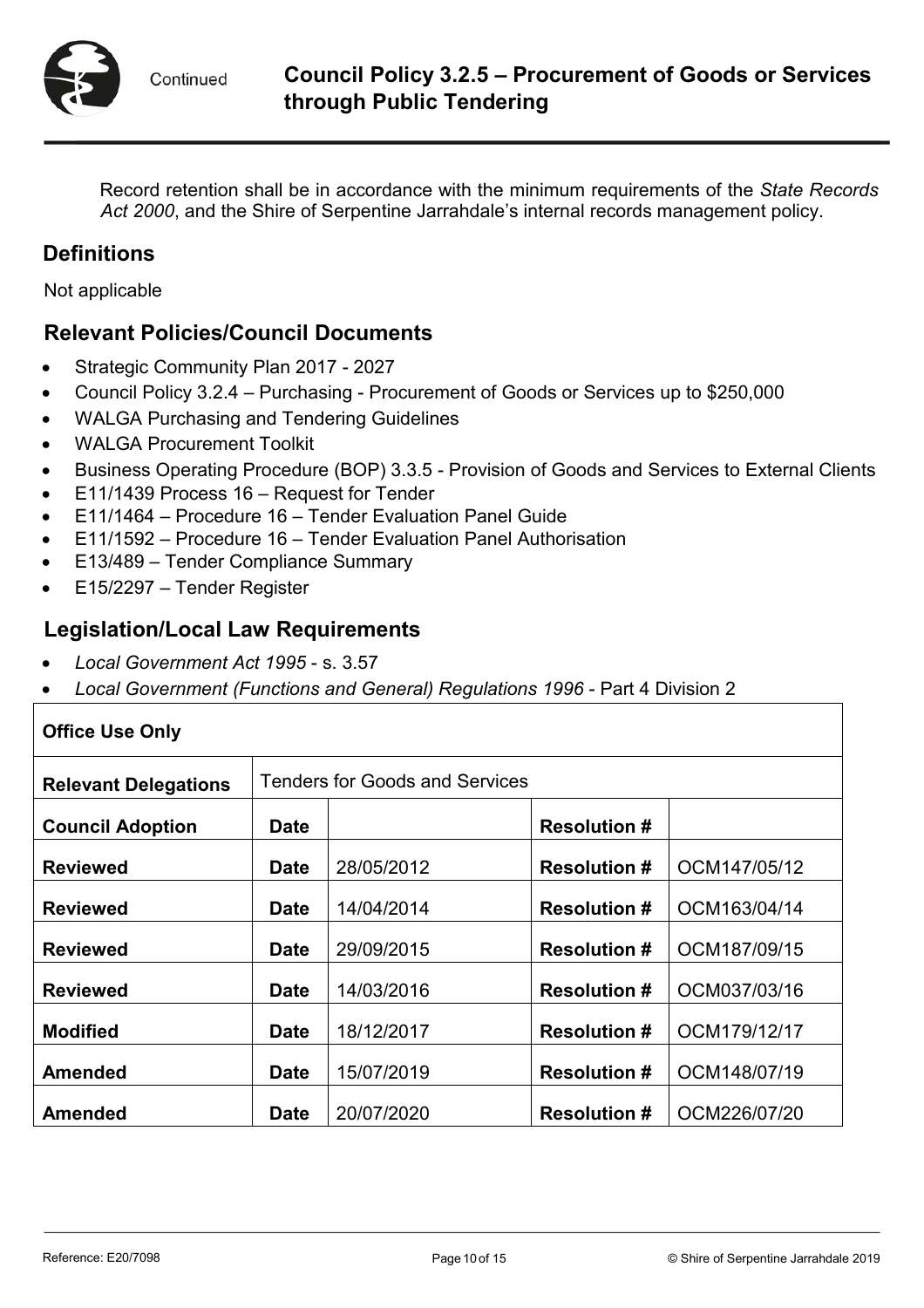

### **APPENDIX A**

## **TENDER EVALUATION CRITERIA**

## **CONSTRUCTION WORKS**

(major and minor)

Definition: All Infrastructure projects such as building, road, carpark, footpath, drainage, park and bridge construction.

| <b>Description of Criteria</b>                                                                                                                                                                                                                                                             | Weighting                                                           |
|--------------------------------------------------------------------------------------------------------------------------------------------------------------------------------------------------------------------------------------------------------------------------------------------|---------------------------------------------------------------------|
| <b>Compliance Criteria</b>                                                                                                                                                                                                                                                                 |                                                                     |
| Tenders submitted by the due date and time prescribed in the tender<br>documentation;<br>Submitted mandatory requirements (as specified e.g.: insurance, Gantt<br>chart, price schedule, etc.); and<br>Tenders must address qualitative selection criteria.                                | Mandatory criteria<br>must be<br>addressed no<br>weighting applied. |
| Qualitative Selection Criteria - Service delivery plan                                                                                                                                                                                                                                     |                                                                     |
| <b>Relevant Experience</b><br>Demonstrated relevant experience of the Company in providing the same or<br>similar services to local government over the past five years. Include the<br>following:<br>Achieved<br><b>Deliverables</b><br>Duration<br>Project<br>Client<br>Value<br>Results | 10% - 15%                                                           |
| <b>Key Personnel, Skills and Resources</b>                                                                                                                                                                                                                                                 |                                                                     |
| Capacity to deliver the services including:                                                                                                                                                                                                                                                |                                                                     |
| Key personnel / professional skills.                                                                                                                                                                                                                                                       |                                                                     |
| Years in<br>Roles and<br>Name<br>Experience<br>Responsibility<br>Industry                                                                                                                                                                                                                  | 10% - 15%                                                           |
| Plant, Equipment                                                                                                                                                                                                                                                                           |                                                                     |
| <b>Support facilities</b>                                                                                                                                                                                                                                                                  |                                                                     |
| Financial capacity (a credit reference check may be required)                                                                                                                                                                                                                              |                                                                     |
| <b>Demonstrated Understanding</b><br>Tenderers shall detail the process they intend to use to achieve the<br>Requirements of the Specification.                                                                                                                                            |                                                                     |
| Use dot points to explain the process.                                                                                                                                                                                                                                                     | 10% - 15%                                                           |
| The process shall include a timetable for delivering the services.                                                                                                                                                                                                                         |                                                                     |
| A demonstrated understanding of the scope of work including Project                                                                                                                                                                                                                        |                                                                     |
| specific plans including safety and environmental management plans.                                                                                                                                                                                                                        |                                                                     |
| Price:                                                                                                                                                                                                                                                                                     | 55% - 70%                                                           |
| <b>Total</b>                                                                                                                                                                                                                                                                               | 100%                                                                |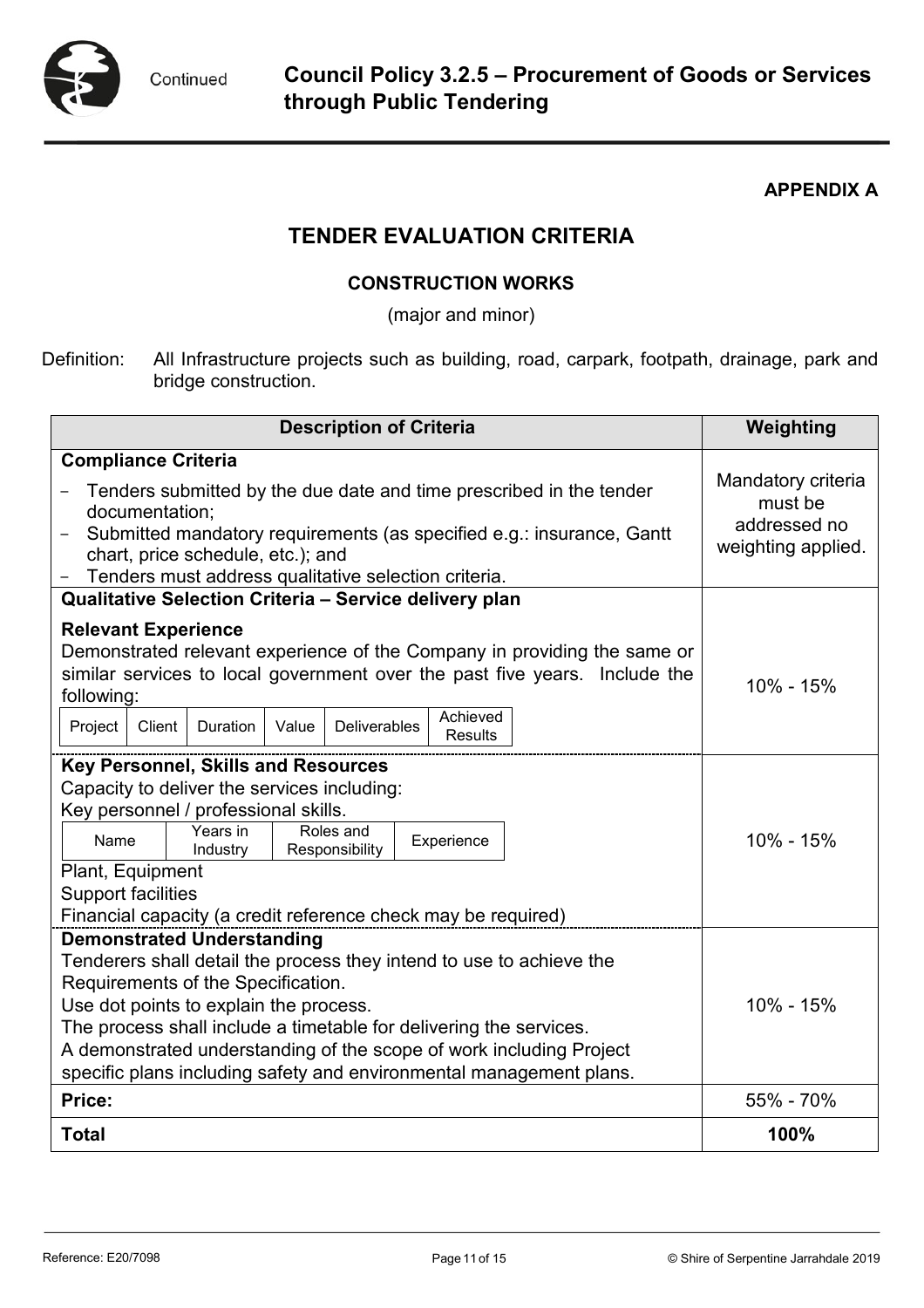

### **APPENDIX B**

## **TENDER EVALUATION CRITERIA**

## **PROFESSIONAL AND CONSULTANT SERVICES**

Definition: Delivery of legal, accounting, auditing, governance or similar services. The services may be delivered as a one-off service or on an ongoing basis.

| <b>Description of Criteria</b>                                                                                                                                                                                                                                                                                          | Weighting                                                              |
|-------------------------------------------------------------------------------------------------------------------------------------------------------------------------------------------------------------------------------------------------------------------------------------------------------------------------|------------------------------------------------------------------------|
| <b>Compliance Criteria</b>                                                                                                                                                                                                                                                                                              |                                                                        |
| Tenders submitted by the due date and time prescribed in the tender<br>documentation;<br>Submitted mandatory requirements (as specified e.g.: insurance,<br>Gantt chart, price schedule, etc.); and<br>Tenders must address qualitative selection criteria.                                                             | Mandatory criteria must<br>addressed<br>be<br>no<br>weighting applied. |
| Qualitative Selection Criteria - Service delivery plan                                                                                                                                                                                                                                                                  |                                                                        |
| <b>Relevant Experience</b><br>Demonstrated relevant experience of the Company in providing the<br>same or similar services to local government or the private sector over<br>the past five years. Include the following:<br>Achieved<br>Client<br><b>Deliverables</b><br>Project<br><b>Duration</b><br>Value<br>Results | $0\% - 30\%$                                                           |
| Key Personnel, Skills and Resources<br>Capacity to deliver the services including:<br>Key Personnel / Professional skills.<br>Years in<br>Roles and<br>Name<br>Experience<br>Responsibility<br>Industry<br><b>Support facilities</b>                                                                                    | 15% - 30%                                                              |
| <b>Demonstrated Understanding</b><br>Tenderers shall detail the process they intend to use to achieve the<br>Requirements of the Specification.<br>Use dot points to explain the process.<br>The process shall include a timetable for delivering the services.                                                         | $0\% - 15\%$                                                           |
| Price:                                                                                                                                                                                                                                                                                                                  | 40%                                                                    |
| <b>Total</b>                                                                                                                                                                                                                                                                                                            | 100%                                                                   |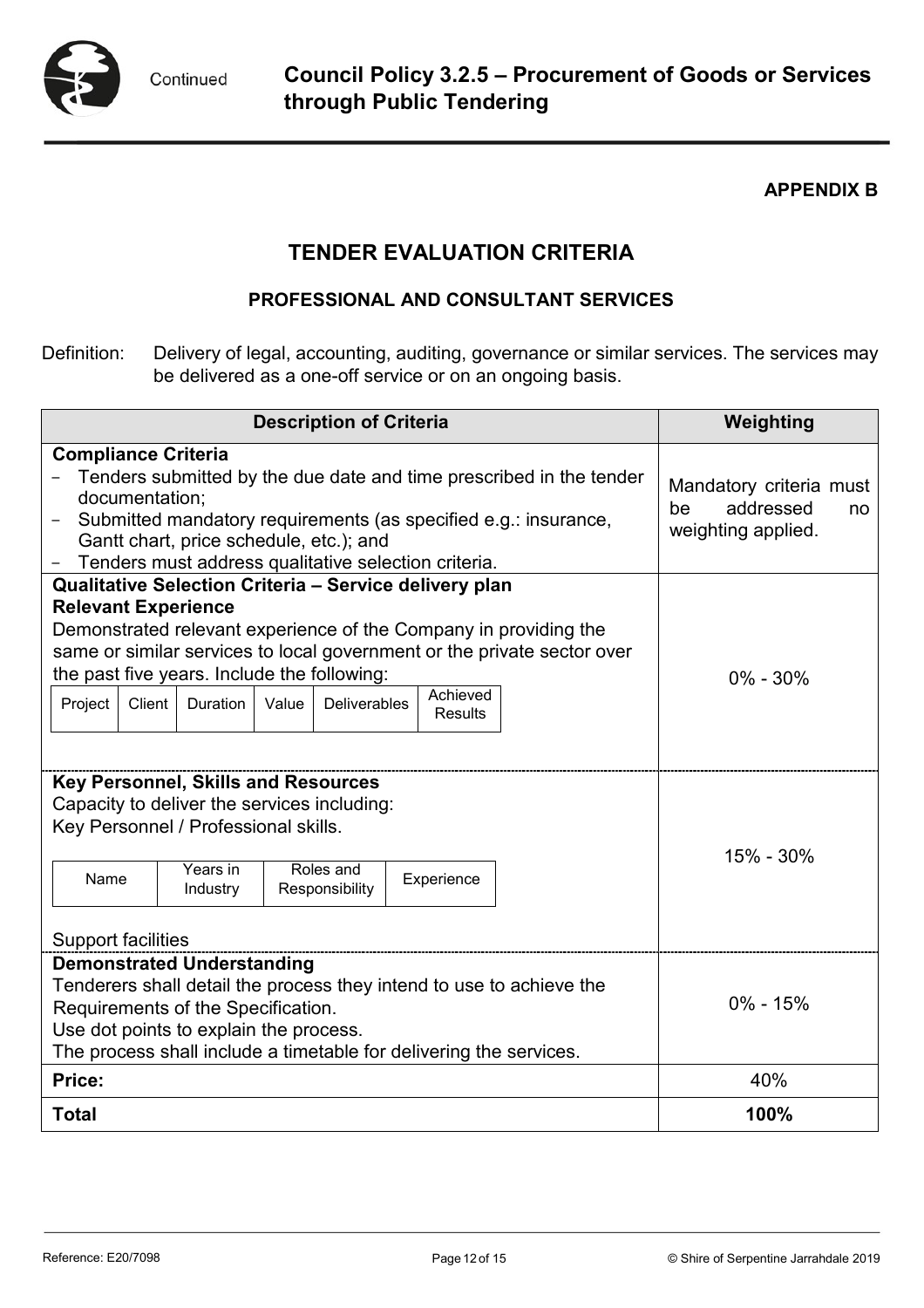

### **APPENDIX C**

## **TENDER EVALUATION CRITERIA**

## **OTHER SERVICES**

Definition: All services with the exception of professional and consulting services. The services may be delivered as a one-off service or on an ongoing basis.

| <b>Description of Criteria</b>                                                                                                                                                                                                                                                                                                                                                           | Weighting                                                        |
|------------------------------------------------------------------------------------------------------------------------------------------------------------------------------------------------------------------------------------------------------------------------------------------------------------------------------------------------------------------------------------------|------------------------------------------------------------------|
| <b>Compliance Criteria</b><br>Tenders submitted by the due date and time prescribed in the<br>tender documentation;<br>Submitted mandatory requirements (as specified e.g.: insurance,<br>Gantt chart, price schedule, etc.); and<br>Tenders must address qualitative selection criteria.                                                                                                | Mandatory criteria must<br>be addressed no<br>weighting applied. |
| Qualitative Selection Criteria - Service delivery plan<br><b>Relevant Experience</b><br>Demonstrated relevant experience of the Company in providing the<br>same or similar services to local government or the private sector<br>over the past five years. Include the following:<br>Achieved<br>Project<br><b>Deliverables</b><br>Client<br><b>Duration</b><br>Value<br><b>Results</b> | 10% - 20%                                                        |
| <b>Key Personnel, Skills and Resources</b><br>Capacity to deliver the services including:<br>Key personnel / Professional skills<br>Roles and<br>Years in<br>Name<br>Experience<br>Responsibility<br>Industry<br><b>Support facilities</b><br>Financial capacity (a credit reference check may be required).                                                                             | 10% - 20%                                                        |
| <b>Demonstrated Understanding</b><br>Tenderers shall detail the process they intend to use to achieve the<br>Requirements of the Specification.<br>Use dot points to explain the process.<br>The process shall include a timetable for delivering the services.                                                                                                                          | $0\% - 15\%$                                                     |
| <b>Price</b>                                                                                                                                                                                                                                                                                                                                                                             | 50% - 60%                                                        |
| <b>Total</b>                                                                                                                                                                                                                                                                                                                                                                             | 100%                                                             |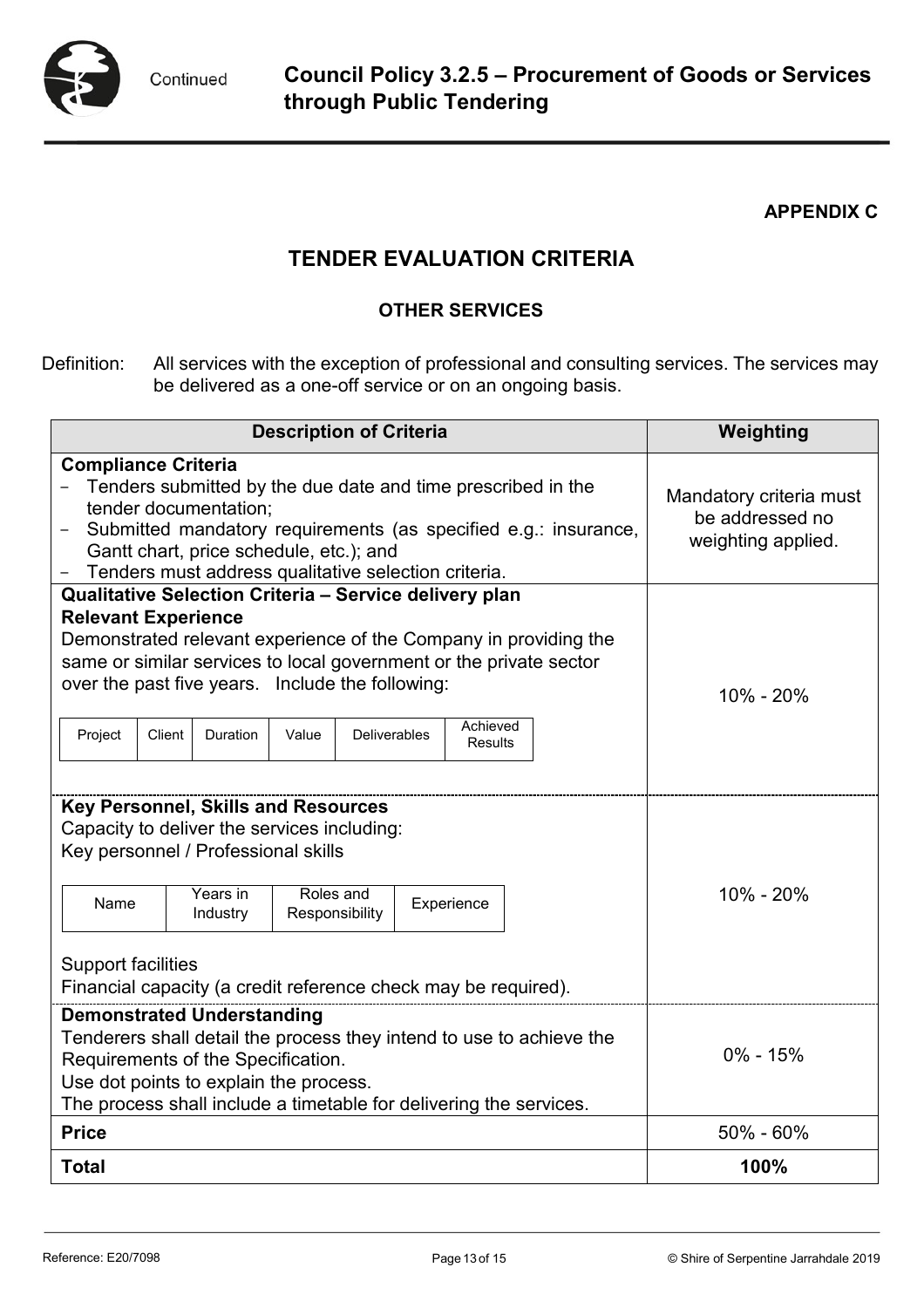

## **APPENDIX D**

## **TENDER EVALUATION CRITERIA**

## **PLANT AND EQUIPMENT**

Definition: All light vehicles, heavy vehicles, earthmoving and ground care machinery plus ancillary equipment such as mechanical saws and static pumps.

| <b>Description of Criteria</b>                                                                                                                                                                                                                              | Weighting                                                        |
|-------------------------------------------------------------------------------------------------------------------------------------------------------------------------------------------------------------------------------------------------------------|------------------------------------------------------------------|
| <b>Compliance Criteria</b>                                                                                                                                                                                                                                  |                                                                  |
| Tenders submitted by the due date and time prescribed in the tender<br>documentation;<br>Submitted mandatory requirements (as specified e.g.: insurance,<br>Gantt chart, price schedule, etc.); and<br>Tenders must address qualitative selection criteria. | Mandatory criteria<br>must be addressed<br>no weighting applied. |
| <b>Qualitative Selection Criteria</b>                                                                                                                                                                                                                       |                                                                  |
| The ability to supply parts in a timely manner                                                                                                                                                                                                              | <b>20%</b>                                                       |
| Mechanical Assessment (In House Assessment)                                                                                                                                                                                                                 | 10%                                                              |
| Driver / Operator Assessment (In House Assessment)                                                                                                                                                                                                          | 10%                                                              |
| <b>Price</b>                                                                                                                                                                                                                                                | 60%                                                              |
| <b>Total</b>                                                                                                                                                                                                                                                | 100%                                                             |